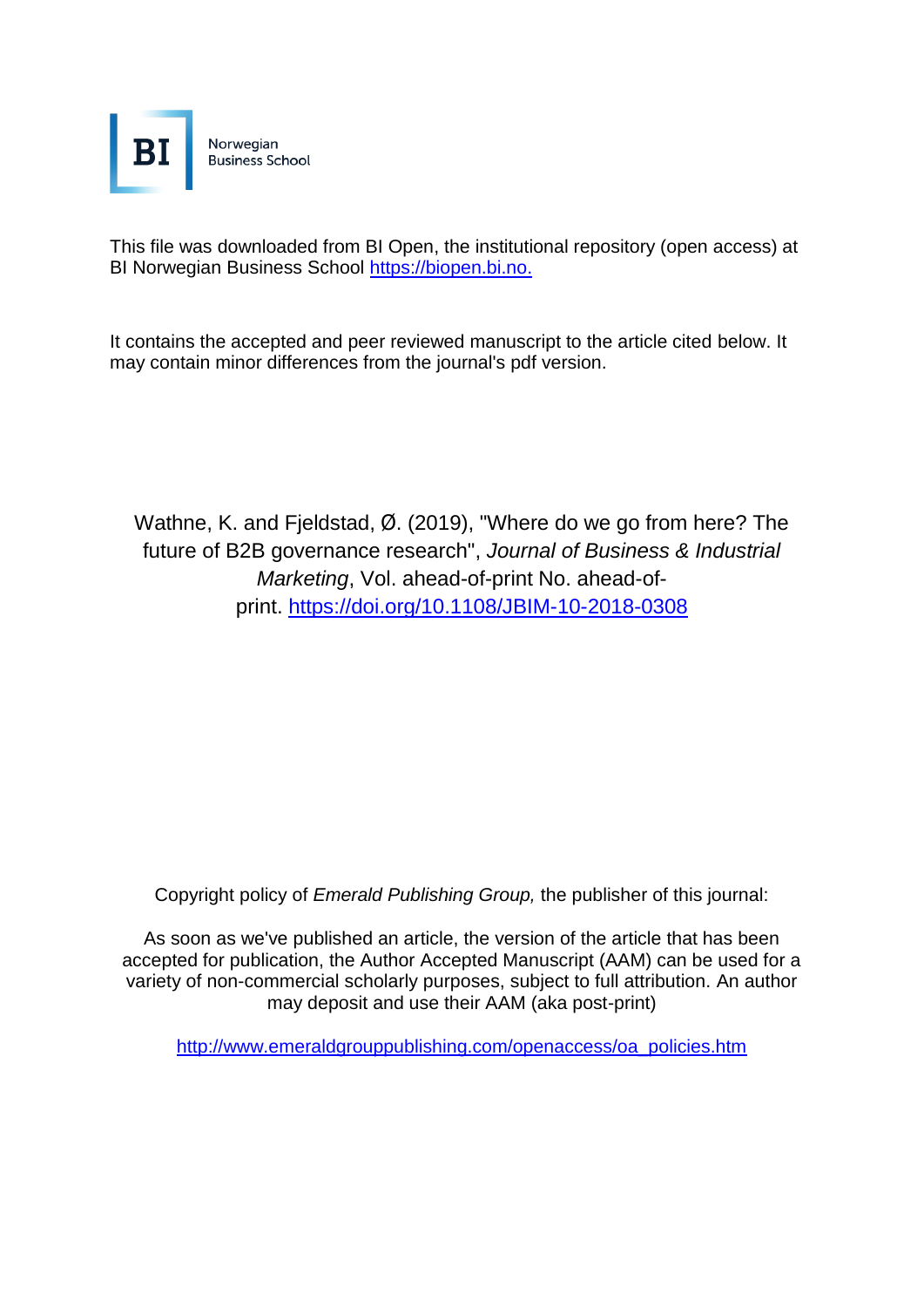# **Where do We Go from Here? The Future of B2B Governance Research**

#### *INTRODUCTION*

«I suppose it is tempting, if the only tool you have is a hammer, to treat everything as if it were a *nail.» Abraham Maslow (1966, p. 15)*

Firms are embedded in economic relationships with external exchange partners (cf., Arndt 1979; Granovetter 1985; Lilien and Grewal 2012), which vary both in terms of the object of exchange and how they are organized or governed (Powell 1990, p. 324). Governance is the "mode of organizing relations" (Williamson and Ouchi 1981, p. 352) or "the means by which to infuse *order*, thereby to mitigate *conflict*, and realize *mutual* gain" (Williamson 2010, p. 674). Both the properties of interfirm relationships and their governance are central topics in marketing research.

Governance research in marketing has contributed significantly to our understanding of B2B relationships. This body of literature examines both vertical and horizontal relationships between firms, relying on transaction cost economics as one of dominant lenses for understanding governance decisions (see Geyskens et al. 2006; John and Reve 2010; Rindfleisch and Heide 1997 for comprehensive reviews). Most of the research is conducted within the context of value chains (Porter 1985), a model by which firms sequentially transform inputs and distribute the resulting products through a distribution channel. As a result, the literature on B2B relationship governance is primarily rooted in our understanding of a particular form of value creation, and its associated organization of relationships with external exchange partners. This begs the question: is our current conceptualization of B2B relationship governance equally

1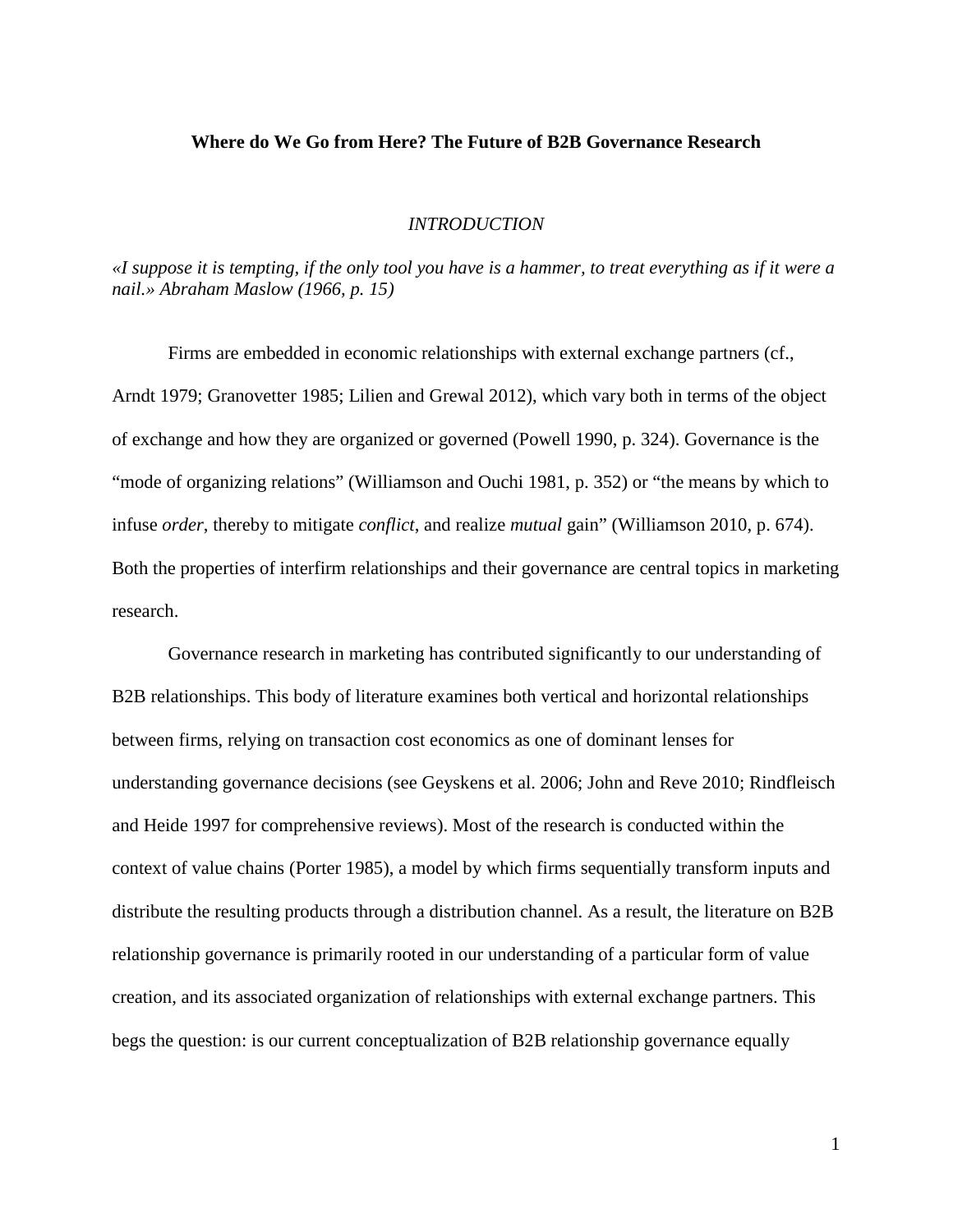applicable for firms that have a different value creation logic, and therefore engage in exchange relationships that differ in their object of exchange?

The broader economics and management literatures (e.g., North and Wallis 1994; Powell et al. 1996; Stinchcombe 1985), and specifically the more recent literature on business models (e.g., Christensen et al. 2009; Fjeldstad and Snow 2018; Gatignon et al. 2017), provide an account of a diverse set of value creation logics. To guide our discussion, we rely on a wellestablished typology of value creation logics, consisting of firms that transform inputs into products ("value chains"), firms that facilitate exchange among their customers ("value networks"), and firm that develop solutions for unique customer problems on a case-by-case bases ("value shops") (Stabell and Fjeldstad 1998; Thompson 1967). Importantly, the non-value chain firms, implicitly treated as the "residual" in the existing body of governance research, today dominate the economy, both in numbers, value and growth (e.g., see PricewaterhouseCoopers Global Top 100 Companies 2018: [https://pwc.to/2KBAUrg\)](https://pwc.to/2KBAUrg).

Our main argument is that the way a firm creates value has fundamental implications for both the nature of its relationships with other firms as well as how these relationships are governed. Moreover, value networks, firms that facilitate exchange among their customers (i.e., the transaction and transportation sector) (cf. Wallis and North 1986), have as their primary purpose to reduce the "costs of running the economic system" (Arrow 1969, p. 1969), and technical innovations in these services are a main driver of innovation in governance of interfirm relationships across all other sectors of the economy (North and Wallis 1994). Finally, the development and widespread adoption of the Internet has given rise to fundamental organizational innovations related to co-production of knowledge and solutions (e.g., Tuli et al.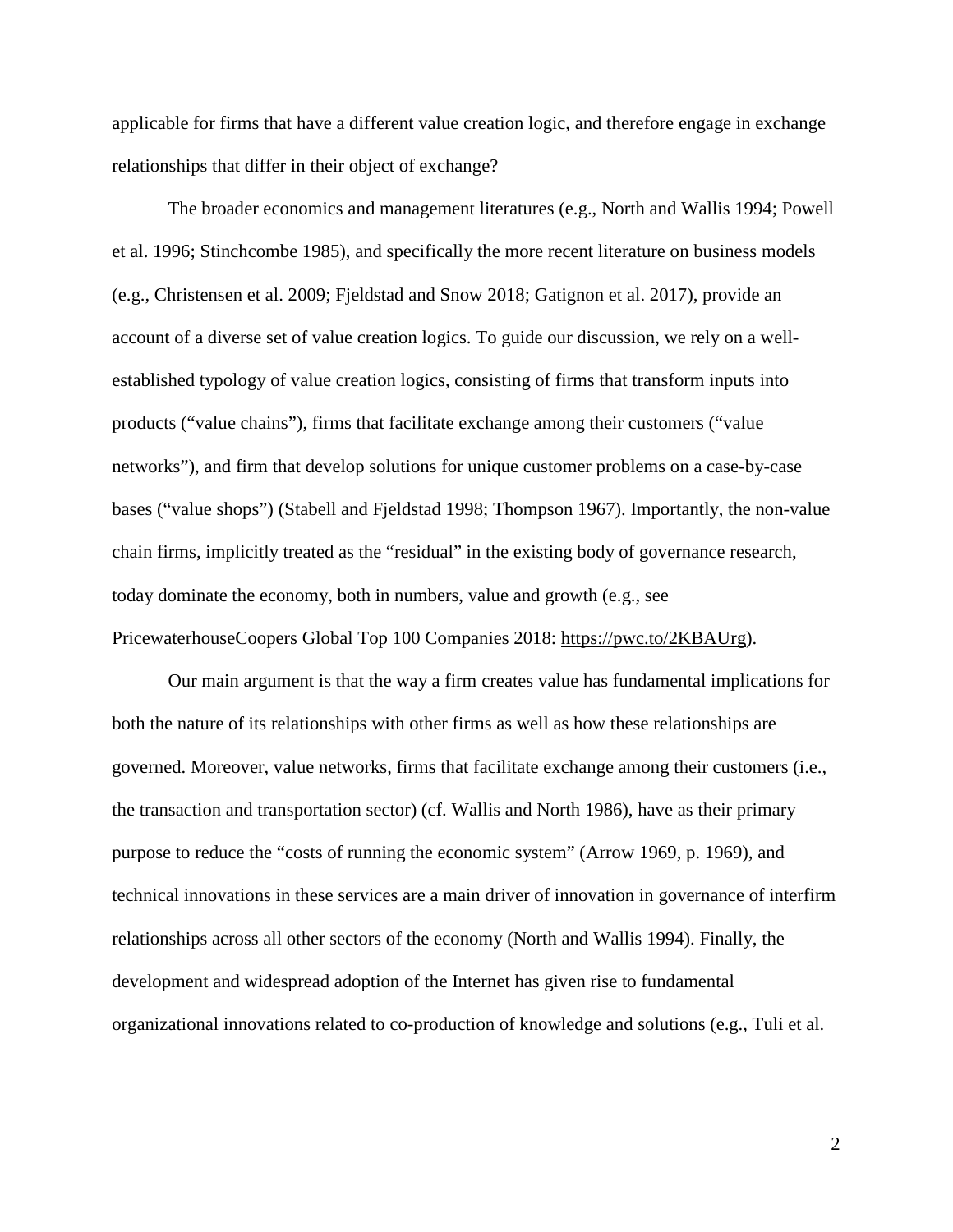2007; Vargo and Lusch 2004), with important implications for governance of horizontal B2B relationships (Benkler 2002; Ostrom 2010).

## *RELATIONSHIP GOVERNANCE ACROSS DIFFERENT VALUE SYSTEMS[1](#page-3-0)*

#### *Value chains*

The canonical exchange relationships of the "value chain" bridge sequential stages of value creation, from raw materials to finished products in the hands of the customer (Carson et al. 1999; Porter 1985) -- "production of a final product can be split into a series of technological separate sages… each stage organized around a simple hierarchy, each of which exhaust scale economies. The question […] to be addressed is…when will the production of components by such technologically separable unites be exchanged within a firm rather than across an intermediate product market." (Williamson 1975, p. 82). This so-called "make-or-buy" decision is nicely illustrated by Williamson's (1985) simple contracting schema, where the specificity of the technology used to produce the components in each stage of the transformation process is the "big locomotive to which transaction cost economics owes much of its predictive content" (p. 56). The empirical success of transaction cost economics is in part attributed to seminal work in marketing, examining the so-called "make-and/or-buy" decision and the management of ongoing relationships between firms in the sequential stages of value creation (see Geyskens et al. 2006; John and Reve 2010; Rindfleisch and Heide 1997 for reviews).

### *Value shops*

<span id="page-3-0"></span> $<sup>1</sup>$  A value system consists of all activities and firms that create and deliver value to the end customer (Carson,</sup> Devinney, Dowling, and John 1999) .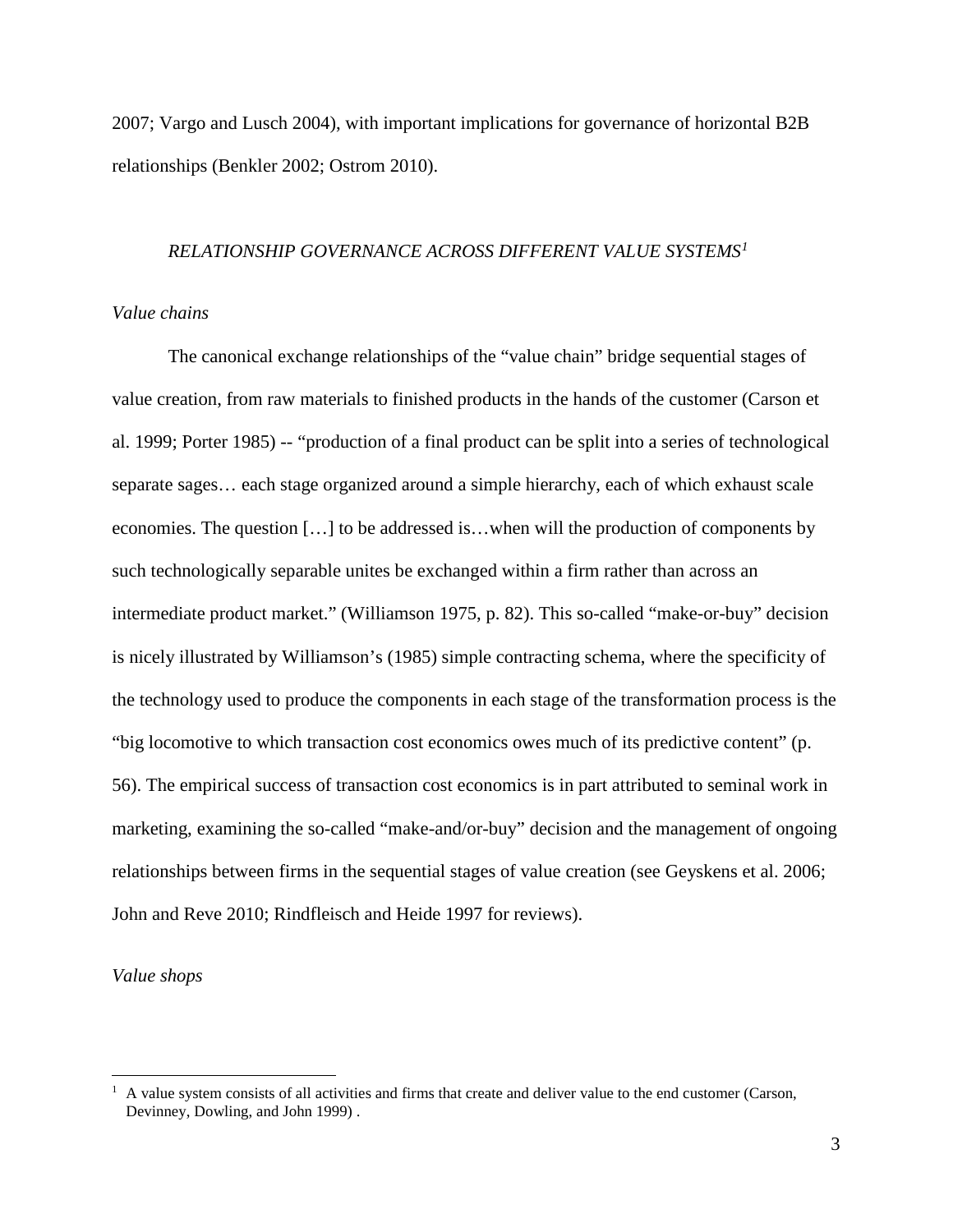The "value shop" solves unique customer problems (Stabell and Fjeldstad 1998). The customer embodies the problem to be solved and is generally an active participant in the process of creating solutions (Nickerson and Zenger 2004; Skjølsvik et al. 2007; Tuli et al. 2007). The activities involved in problem solving are intelligence, design and choice; effective problem solving requires concurrent multidisciplinary combination of knowledge (Newell and Simon 1972; Simon 1969). Since diverse knowledge sources is particularly important in solving customer problems and thus creating value, value shops often form reciprocally linked value systems of sub-contracting and collaborating firms that together harness the knowledge required to develop desired solutions (cf., Eccles 1981; Stinchcombe 1985). Thus knowledge is also a fundamental concern in the formation of the network of collaborating firms, and reputation and intellectual property rights play a crucial role in value appropriation (Powell et al. 1996). Over the last decade, we have witnessed an increased attention to customers solutions in B2B markets (e.g., Eliashberg et al. 2006; Lilien 2016; Macdonald et al. 2016; Panagopoulos et al. 2017; Tuli et al. 2007; Ulaga and Reinartz 2011; Worm et al. 2017). While this body of literature has made significant contributions to our understanding of customer solutions and their potential performance effects, we find there is still a significant shortage of research into the governance of value shop interfirm relationships in marketing.

## *Value networks*

Value networks, e.g., communication services, transportation, banking and finance, and a wide range of Internet businesses (Afuah and Tucci 2000), enable and facilitate relations among customers (Rochet and Tirole 2003; Rohlfs 1974; Wallis and North 1986). [2](#page-4-0) Customers co-

<span id="page-4-0"></span><sup>&</sup>lt;sup>2</sup> While our focus is relations between B2B customers, value networks also enable and facilitate relations between consumers, things (cf. Internet of Things) and places (Fjeldstad and Snow, 2018).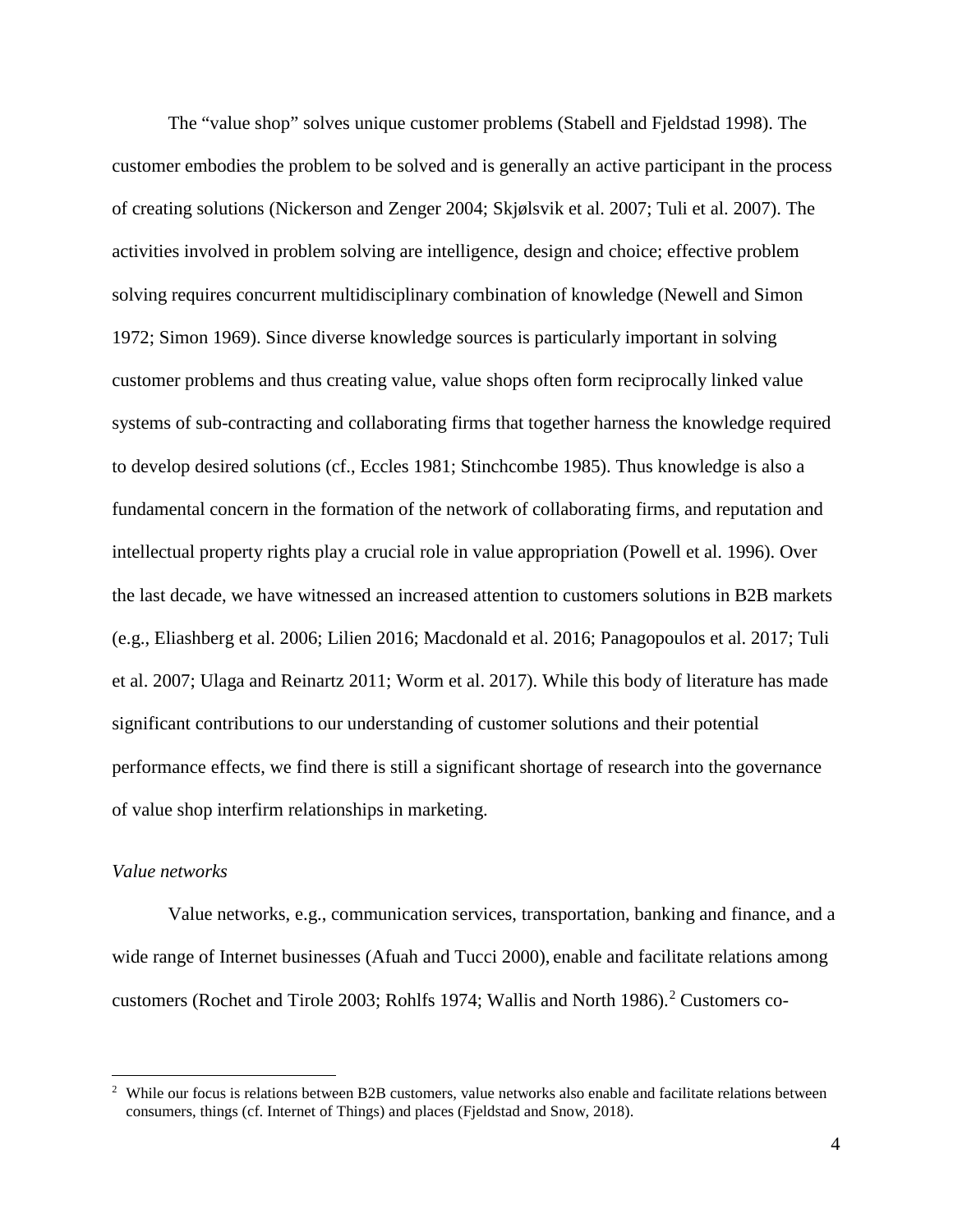produce their own and other customers' value (e.g., Ramaswamy and Ozcan), and thus the size and composition of the network within which the relations are embedded affect the customer value proposition (e.g., Arthur 1989; Katz and Shapiro 1985). Value networks actively govern relations between customers, serving to reduce friction or transaction costs (North 1991; North and Wallis 1994). Mechanisms for governing exchange relations include screening, monitoring, and dual reputation systems, all of which serve to enable value creation, including investments in productive idiosyncratic assets (Eriksson et al. 2017).

Most value networks are horizontally interconnected and vertically layered (Stabell and Fjeldstad 1998). Interconnection or compatibility allows customers of one firm to network with customers of other firms (e.g., common in banking and telecommunications). Layering allows one service to use another service as its infrastructure (e.g., common in Internet service ecosystems). Interconnection and layering raise important governance challenges. For instance, while interconnection increases the size of the network to be serviced, and thus the value creation potential (Katz and Shapiro 1985), it also increases interdependencies between competing value networks and reduces exclusive access to unique resources (e.g., central customers). Access to unique resources represent sources of conflict which can serve to undermine the realization of mutual gains (Barney, 1991; Pfeffer and Salancik, 1978). As a result, firms with large existing networks or strong reputation may be less inclined to engage in interconnection (Katz and Shapiro 1985). In terms of layering, firms can offer multiple levels of services through bundling and/or give other service firms access to their network (Shapiro and Varian 1999). When providing access, firms can cooperate in order to enhance the value of complementing services and in setting prices that maximize demand for the overall offering. At the same time, while providers of related network services can serve as complementors, they also "compete" for

5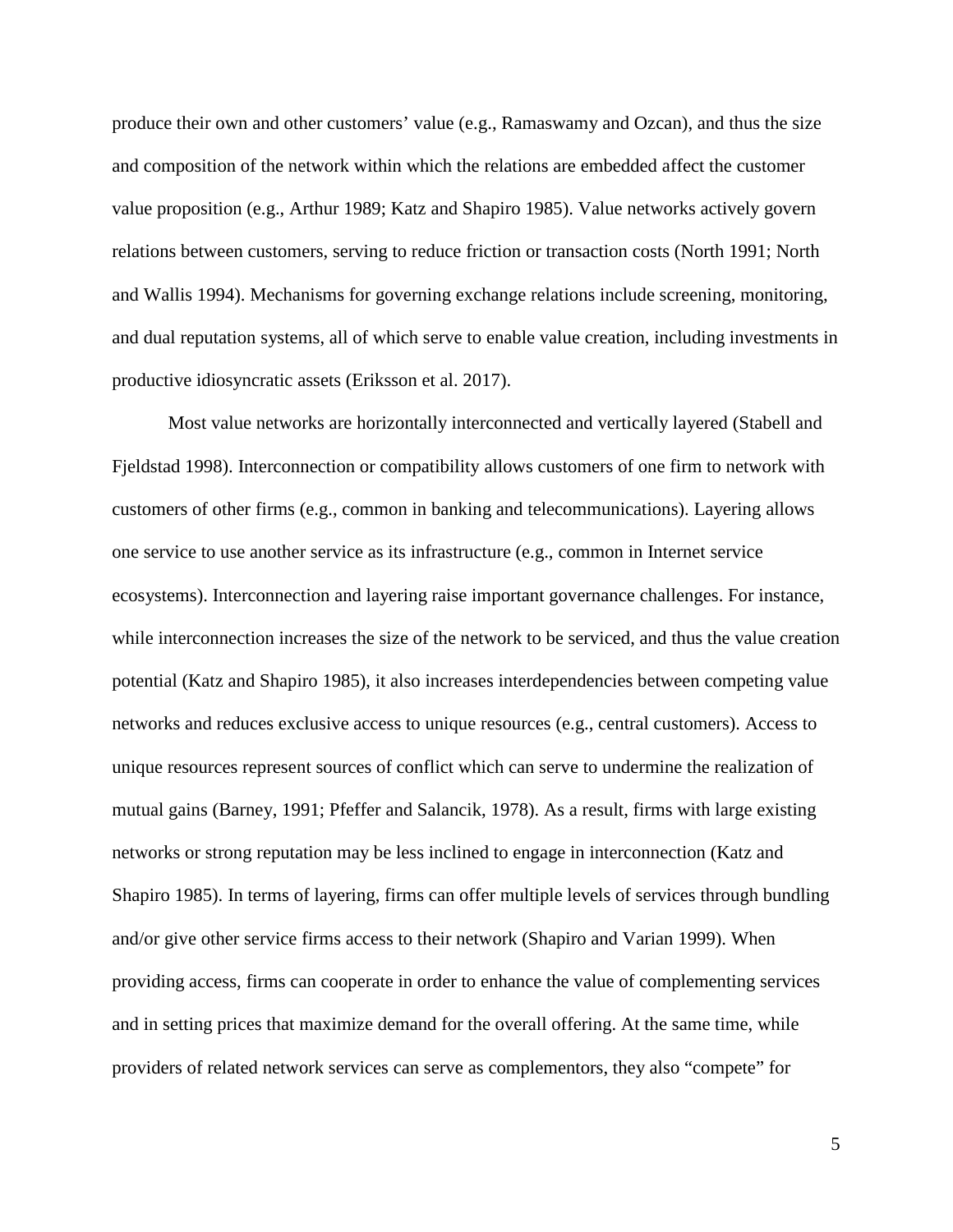extraction of value from their combined offerings (Farrell and Katz 2000; Farrell and Klemperer 2007; Varian 2000). The distribution of gains will partly be determined by the nature of the dependence relationships (Emerson 1962). In light of the central role played by value networks in the modern economy and the dearth of studies in marketing on both horizontally interconnected and vertically layered network systems, we see this as a particularly fruitful area for future governance research in marketing.

#### *CROSS-VALUE SYSTEMS OPPORTUNITIES AND CHALLENGES*

The institutional environment affects governance of transactions (North 1990; Williamson 2000). Value network services and the institutional structures they embody represent an important part of the institutional environment (North and Wallis 1994). Rapid and sweeping innovations currently taking place in value network services are resulting in both a reduction in the costs of transacting and in the emergence of new ways of organizing. Prominent examples include Jack Ma's initial B2B exchange service (alibaba.com), which enabled massive sourcing from Chinese suppliers, and InnoCentive "enabling creative minds to solve problems that matter" (innocentive.com/). Further, improved networking services enable large scale multi-party alliances in both innovation and operations. Examples include Blade.org (Snow et al. 2011) and RosettaNet (Malhotra et al. 2005). Such value network service innovations change the boundaries of the firm and the way transaction are governed; they involve the governance of common resources (Benkler 2002; Ostrom 2010). The rapid introduction of such collaborative structures across different markets call for B2B researchers in marketing to direct attention to both the new structures as well as to their distinct governance mechanisms.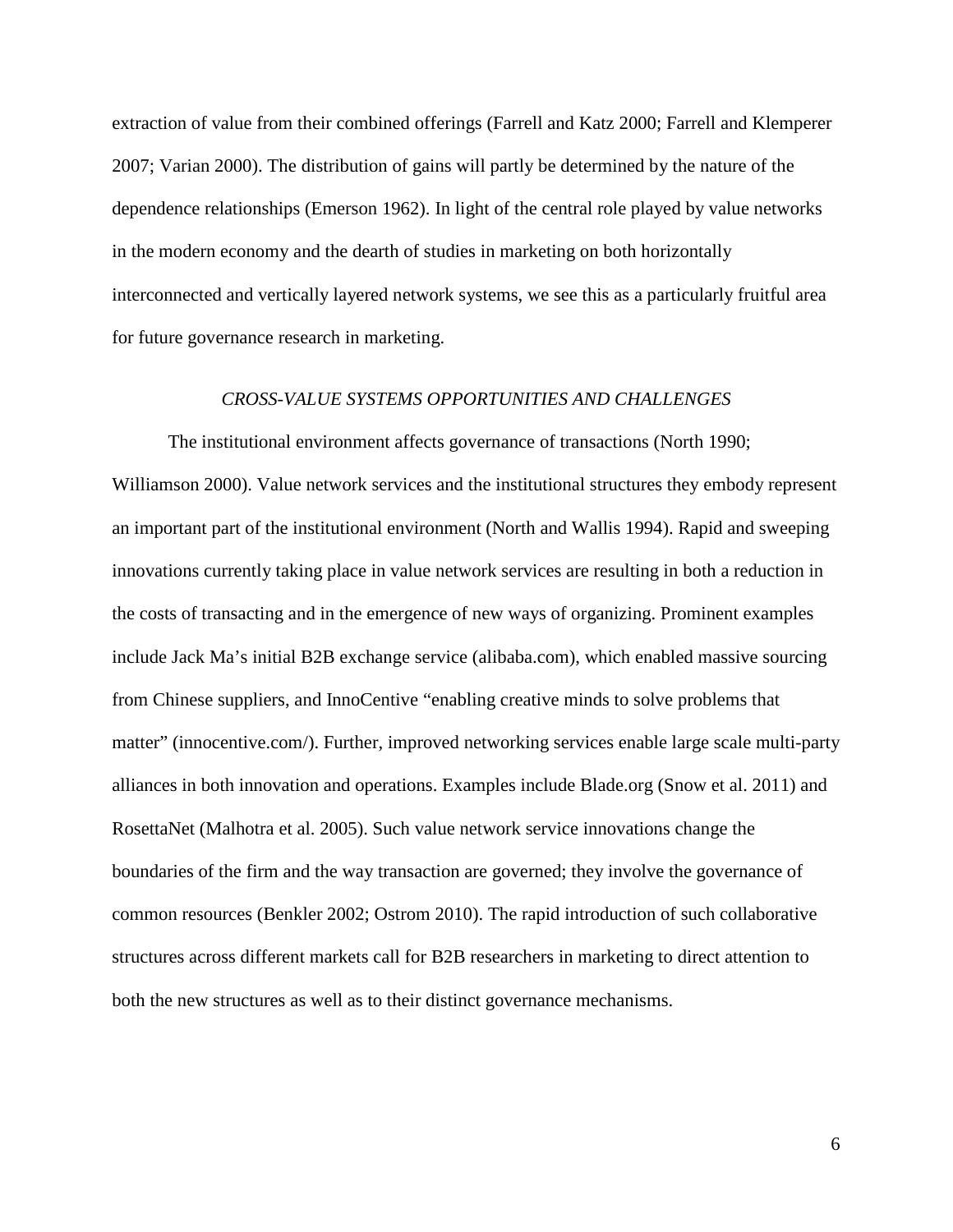### *CONCLUSION*

We have sought to identify what we believe are promising areas for future B2B governance research. As we see it, there are great opportunities for governance researchers in marketing to improve our understanding of B2B relationships in problem solving and networking services, respectively. Moreover, rapid innovations taking place in networking services is changing the institutional environment across all forms of value creation. This in turn impacts how we understand the nature and governance of relationships in the broader economy. In their recent review of the past 25 years of scholarship on marketing organization, Moorman and Day (2016) make the observation that "advances in knowledge are barely keeping up with profound transformations in practice…enabled by more open, networked organizational structures" (p. 6). We agree and see a bright future for governance researchers in marketing.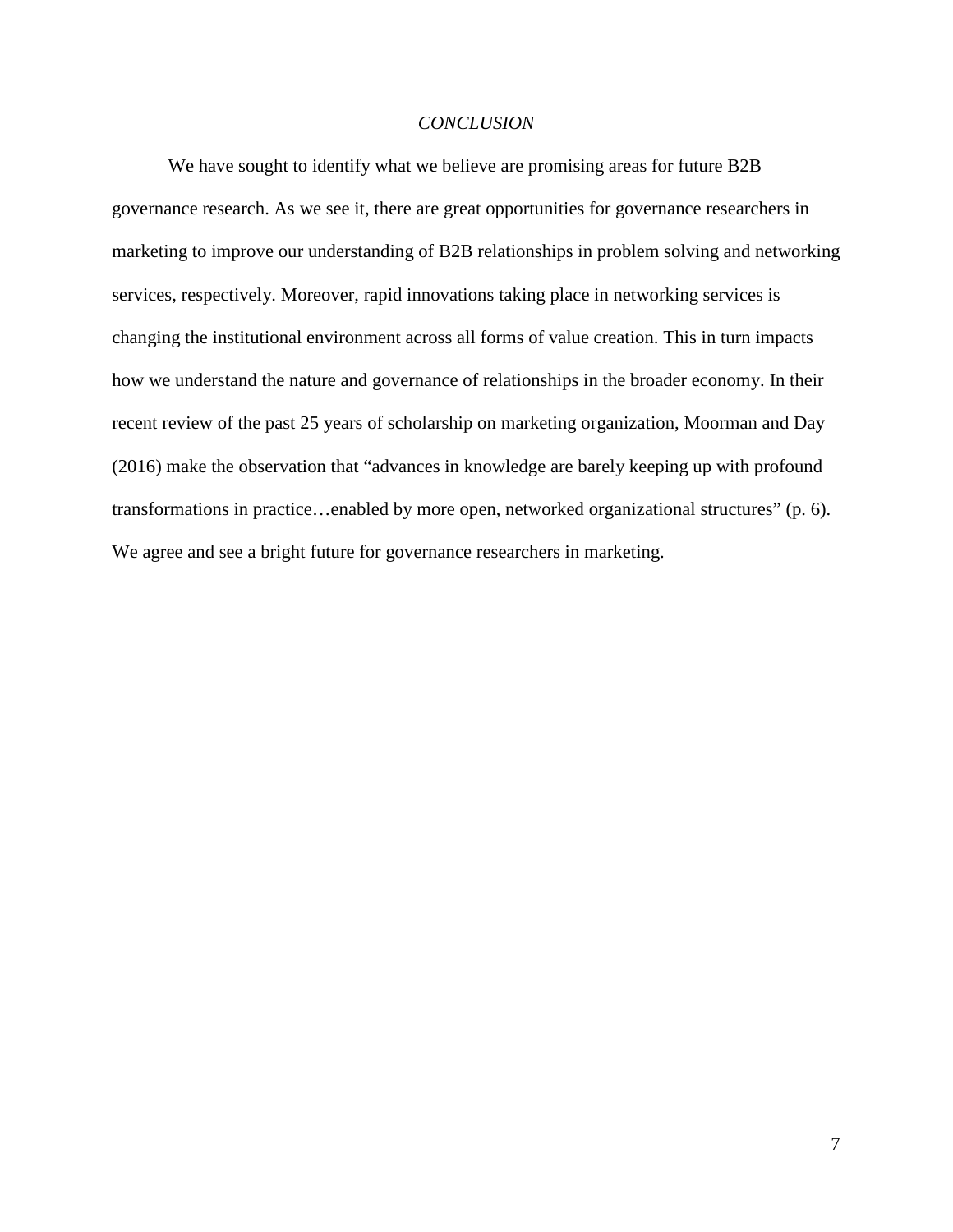# *REFERENCES*

Afuah, Allan and Christopher Tucci (2000), *Internet Business Models and Strategies*. New York, NY: McGraw Hill.

Arndt, Johan (1979), "Toward a Concept of Domesticated Markets," *Journal of Marketing*, 43 (4), 69-75.

Arrow, Kenneth J. (1969), *The Organization of Economic Activity: Issues Pertinent to the Choice of Market vs. Nonmarket Allocation*. Washington, DC: U.S. Government Printing Office.

Arthur, W. Brian (1989), "Competing Technologies, Increasing Returns, and Lock-In by Historical Events," *The Economic Journal*, 99 (394), 116-31.

Barney, Jay B. (1991), "Firm Resources and Sustained Competitive Advantage," *Journal of Management*, 17 (1), 99-120.

Benkler, Yochai (2002), "Coase's Penguin, or, Linux and "The Nature of the Firm"," *The Yale Law Journal*, 112 (3), 369-446.

Carson, Stephen J., Timothy M. Devinney, Grahame R. Dowling, and George John (1999), "Understanding Institutional Designs Within Marketing Value Systems," *Journal of Marketing*, 63 (Special Issue), 115-30.

Christensen, Clayton M., Jerome H. Grossman, and Jason Hwang (2009), *The Innovator's Prescription: A Disruptive Solution for Health Care*. New York, NY: McGraw Hill.

Eccles, Robert H. (1981), "The Quasi-Firm in the Construction Industry," *Journal of Economic Behavior and Organization*, 2, 335-58.

Eliashberg, Jehoshua, Anita Elberse, and Mark A.A.M. Leenders (2006), "The Motion Picture Industry: Critical Issues in Practice, Current Research, and New Research Directions," *Marketing Science*, 25 (6), 638-61.

Emerson, Richard M. (1962), "Power-Dependence Relations," *American Sociological Review*, 27 (February), 31-41.

Eriksson, Kent, Øystein Fjeldstad, and Sara Jonsson (2017), "Transaction services and SME internationalization: The effect of home and host country bank relationships on international investment and growth," *International Business Review*, 26 (1), 130-44.

Farrell, Joseph and Michael L. Katz (2000), "Innovation, Rent Extraction, and Integration in Systems Markets," *Journal of Industrial Economics*, 48 (4), 413-32.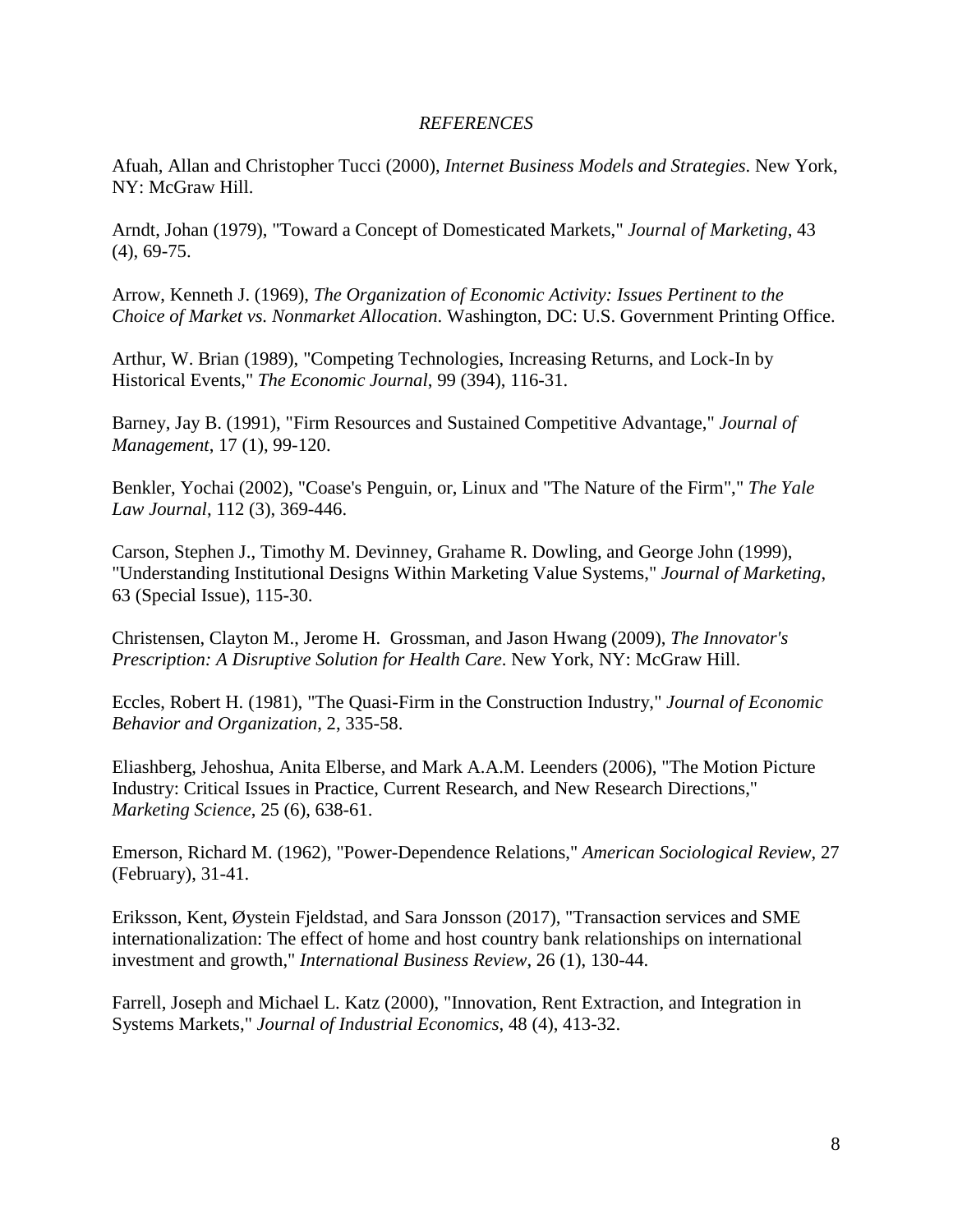Farrell, Joseph and Paul Klemperer (2007), "Coordination and Lock-In: Competition with Switching Costs and Network Effects," in *Handbook of Industrial Organization*, M. Armstrong and R. Porter, eds. Vol. Volume 3: Elsevier.

Fjeldstad, Øystein D. and Charles C. Snow (2018), "Business Models and Organization Design," *Long Range Planning*, 51 (1), 32-39.

Gatignon, Hubert, Xavier Lecocq, Koen Pauwels, and Alina Sorescu (2017), "A Marketing Perspective on Business Models," *AMS Review*, 7 (3), 85-89.

Geyskens, Inge, Jan-Benedict E.M. Steenkamp, and Nirmalya Kumar (2006), "Make, Buy, or Ally: A Transaction Cost Theory Meta-Analysis," *Academy of Management Journal*, 49 (3), 519-43.

Granovetter, Mark (1985), "Economic Action and Social Structure: The Problem of Embeddedness," *American Journal of Sociology*, 91 (November), 481-510.

John, George and Torger Reve (2010), "Transaction Cost Analysis in Marketing: Looking Back, Moving Forward," *Journal of Retailing*, 86 (3), 248-56.

Katz, Michael L. and Carl Shapiro (1985), "Network Externalities, Competition, and Compatibility," *American Economic Review*, 75 (3), 424.

Lilien, Gary L. (2016), "The B2B Knowledge Gap," *International Journal of Research in Marketing*, 33 (3), 543-56.

Lilien, Gary L. and Rajdeep Grewal (2012), *Handbook of Business-to-Business Marketing*. Northampton, MA: Edward Elgar.

Macdonald, Emma K., Michael Kleinaltenkamp, and Hugh N. Wilson (2016), "How Business Customers Judge Solutions: Solution Quality and Value in Use," *Journal of Marketing*, 80 (3), 96-120.

Malhotra, Arvind, Sanjay Gosain, and Omar A. El Sawy (2005), "Absorptive Capacity Configurations in Supply Chains: Gearing for Partner-Enabled Market Knowledge Creation," *MIS Quarterly*, 29 (1), 145-87.

Maslow, Abraham H. (1966), *The Psychology of Science: A Reconnaissance*. New York., NY: Harper & Row.

Moorman, Christine and George S. Day (2016), "Organizing for Marketing Excellence," *Journal of Marketing*, 80 (6), 6-35.

Newell, Allen and Herbert A. Simon (1972), *Human Problem Solving*. Prentice hall: Englewood Cliffs.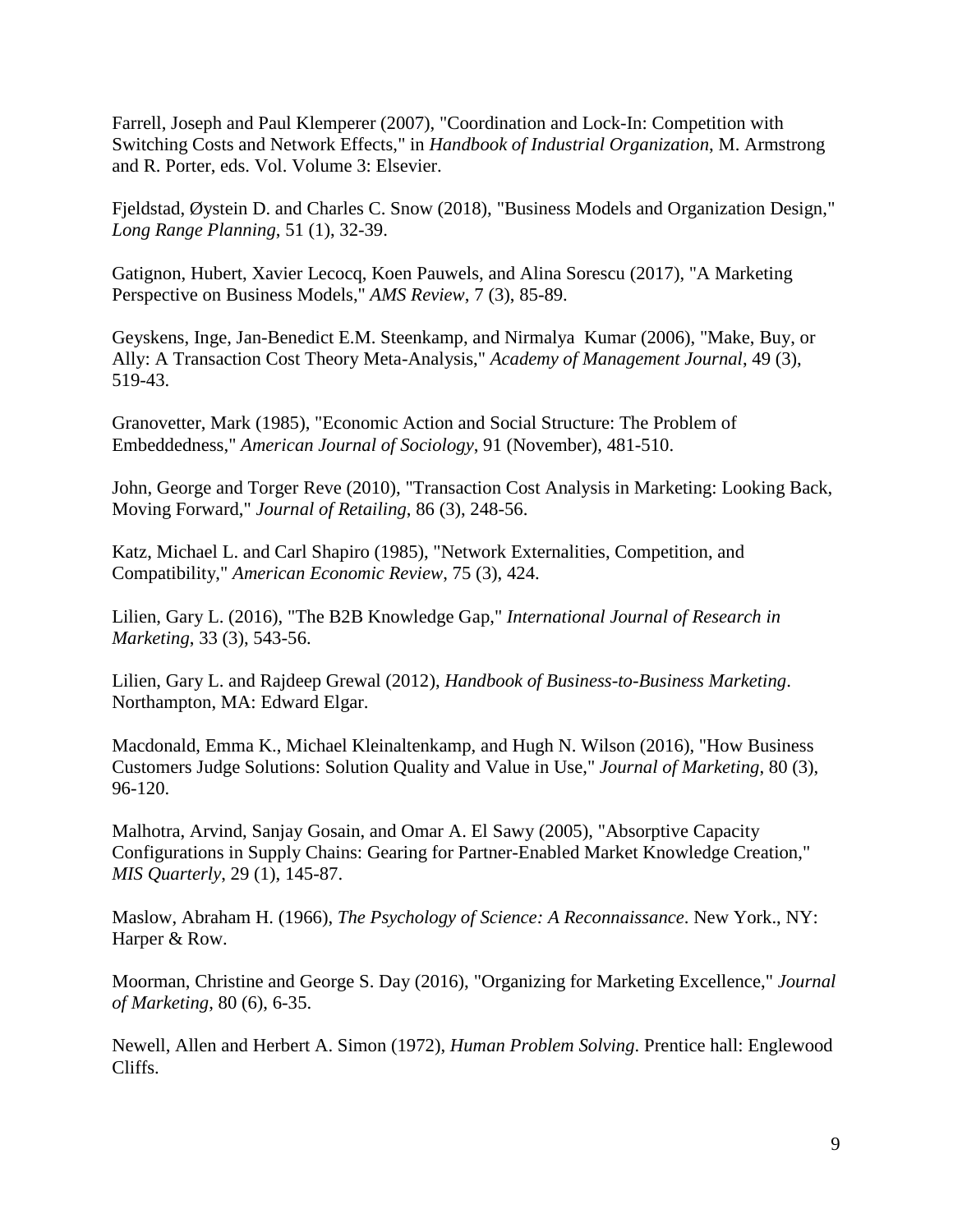Nickerson, Jack A. and Todd R. Zenger (2004), "A Knowledge-Based Theory of the Firm—The Problem-Solving Perspective," *Organization Science*, 15 (6), 617-32.

North, Douglass C. (1991), "Institutions," *Journal of Economic Perspectives*, 5 (1), 97-112.

---- (1990), *Institutions, Institutional Change and Economic Performance*. Cambridge, NY: Cambridge University Press.

---- and John J. Wallis (1994), "Integrating Institutional Change and Technical Change in Economic History A Transaction Cost Approach," *Journal of Institutional and Theoretical Economics (JITE)*, 150 (4), 609-24.

Ostrom, Elinor (2010), "Beyond Markets and States: Polycentric Governance of Complex Economic Systems," *American Economic Review*, 100 (3), 641-72.

Panagopoulos, Nikolaos G., Adam A. Rapp, and Jessica L. Ogilvie (2017), "Salesperson Solution Involvement and Sales Performance: The Contingent Role of Supplier Firm and Customer–Supplier Relationship Characteristics," *Journal of Marketing*, 81 (4), 144-64.

Pfeffer, Jeffrey and Gerald R. Salancik (1978), *The external Control of Organizations: A Resource Dependence Perspective*. New York, NY: Harper & Row Publishers.

Porter, Michael M. (1985), *Competitive Advantage*. New York, NY: The Free Press.

Powell, Walter W. (1990), "Neither Market nor Hierarchy: Network Forms of Organization," *Research in Organizational Behavior*, 12, 295-336.

Powell, Walter W., Kenneth W. Koput, and Laurel Smith-Doerr (1996), "Interorganizational Collaboration and the Locus of Innovation: Networks of Learning in Biotechnology," *Administrative Science Quarterly*, 41 (1), 116-45.

Ramaswamy, Venkat and Kerimcan Ozcan "Offerings as Digitalized Interactive Platforms: A Conceptual Framework and Implications," *Journal of Marketing*, 0 (0), jm.15.0365.

Rindfleisch, Aric and Jan B. Heide (1997), "Transaction Cost Analysis: Past, Present, and Future Applications," *Journal of Marketing*, 61 (October), 30-54.

Rochet, Jean-Charles and Jean Tirole (2003), "Platform Competition in Two-Sided Markets," *Journal of the European Economic Association*, 1 (4), 990-1029.

Rohlfs, Jeffrey (1974), "A Theory of Interdependent Demand for a Communications Service," *Bell Journal of Economics*, 5 (1), 16-37.

Shapiro, Carl and Hal R. Varian (1999), Information Rules: A Strategic Guide to the Network Economy. Boston: MA: Harvard Business School Press.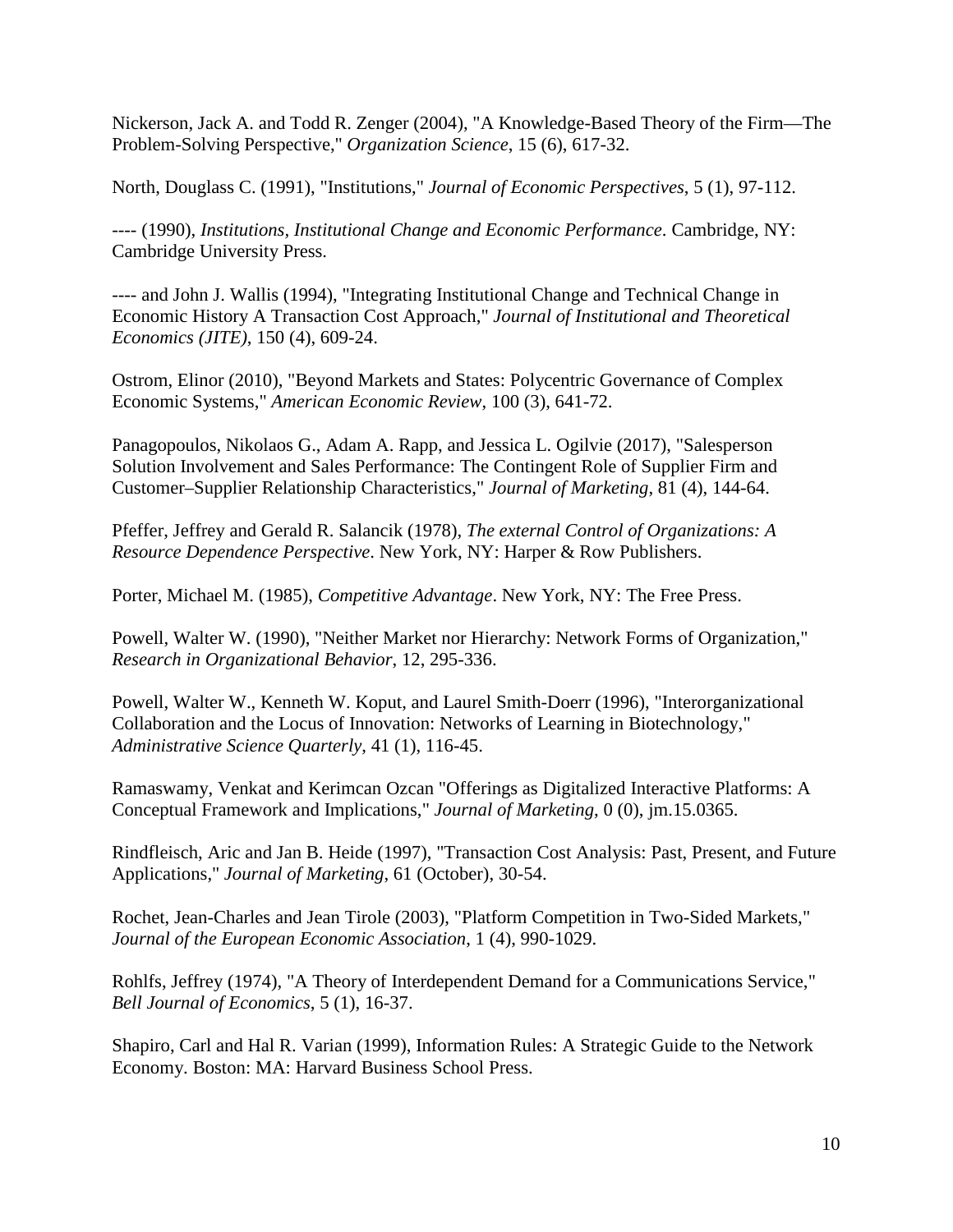Simon, Herbert A. (1969), "The Sciences of the Artificial," *Science*, 165 (3896), 886-87.

Skjølsvik, Tale, Bente R. Løwendahl, Ragnhild Kvålshaugen, and Siw M. Fosstenløkken (2007), "Choosing to Learn and Learning to Choose: Strategies for Client Co-Productoin and Knowledge Development," *California Management Review*, 49 (3), 110-28.

Snow, Charles C., Øystein D. Fjeldstad, Christopher Lettl, and Raymond E. Miles (2011), "Organizing Continuous Product Development and Commercialization: The Collaborative Community of Firms Model," *Journal of Product Innovation Management*, 28 (1), 3-16.

Stabell, Charles B. and Øystein D. Fjeldstad (1998), "Configuring Value for Competitive Advantage: On Chains, Shops, and Networks," *Strategic Management Journal*, 19 (5), 413-37.

Stinchcombe, Arthur L. (1985), "Contracts as Hierarchical Documents," in *Organization Theory and Project Management: Administering Uncertainty in Norwegian Offshore Oil*, Arthur L. Stinchcombe and Carol A. Heimer, eds. Oslo: Universitetsforlaget.

Thompson, James D. (1967), *Organizations in Action*. New York, NY: McGraw-Hill Book Co.

Tuli, Kapil R., Ajay K. Kohli, and Sundar G. Bharadwaj (2007), "Rethinking Customer Solutions: From Product Bundles to Relational Processes," *Journal of Marketing* 71 (, 1-17.

Ulaga, Wolfgang and Werner J. Reinartz (2011), "Hybrid Offerings: How Manufacturing Firms Combine Goods and Services Successfully," *Journal of Marketing*, 75 (6), 5-23.

Vargo, Stephen L. and Robert F. Lusch (2004), "Evolving to a New Dominant Logic for Marketing," *Journal of Marketing*, 68 (1), 1-17.

Varian, Hal R. (2000), "Buying, Sharing and Renting Information Goods," *The Journal of Industrial Economics*, 48 (4), 473-88.

Wallis, John J. and Douglass C. North (1986), "Measuring the Transaction Sector in the American Economy: 1870 to 1970," in *Long Term Factors in American Economic Growth*, Stanley Engerman and Robert Gallman, eds. Vol. 51. Chicago: University of Chicago Press.

Williamson, Oliver E. (1985), *The Economic Institutions of Capitalism*. New York, NY: The Free Press.

---- (1975), *Markets and Hierarchies: Analysis and Antitrust Implications*. New York, NY: Free Press.

---- (2000), "The New Institutional Economics: Taking Stock, Looking Ahead," *Journal of Economic Literature*, 38 (3), 595-613.

---- (2010), "Transaction Cost Economics: The Natural Progression," *American Economic Review*, 100 (3), 673-90.